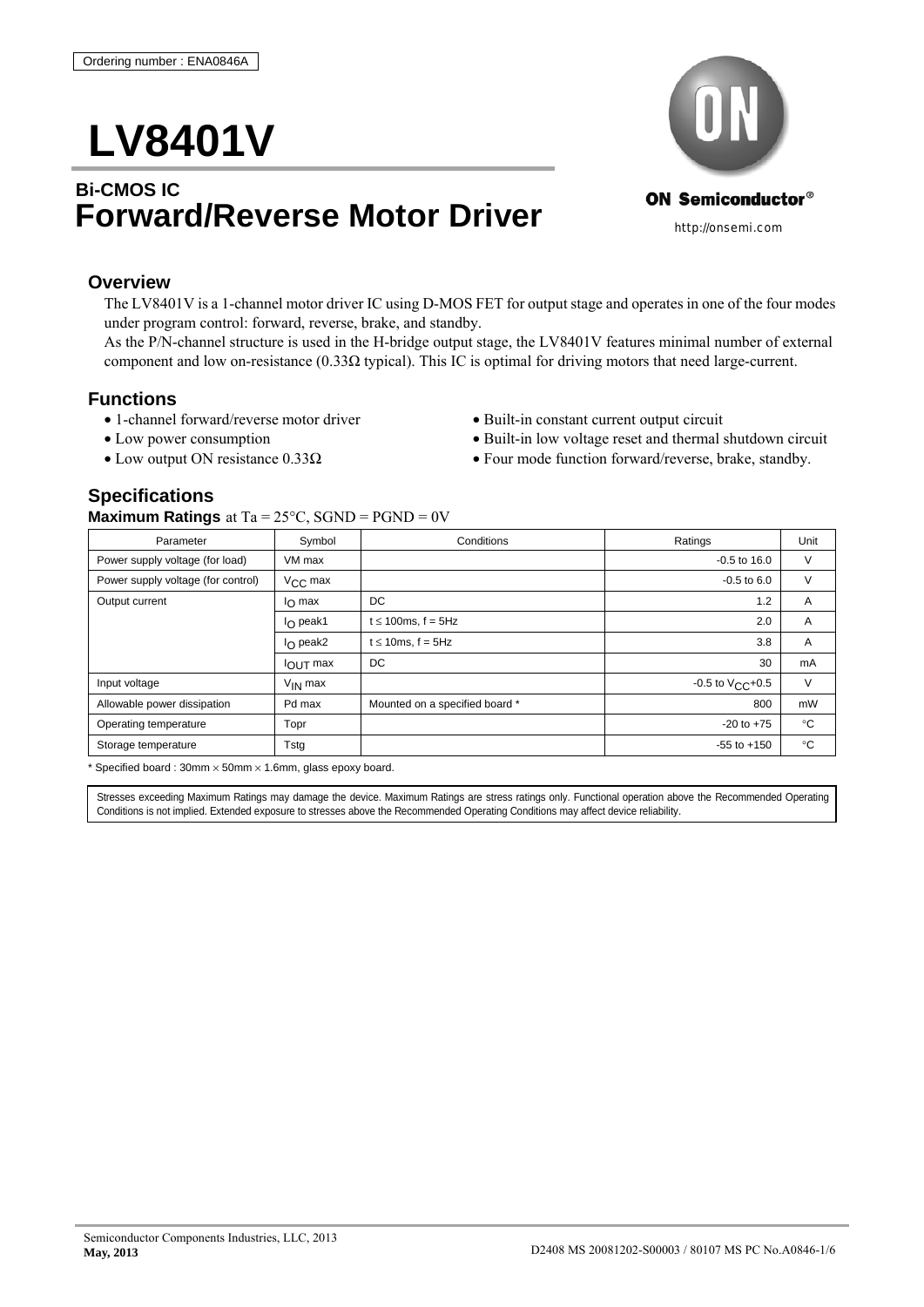## **LV8401V**

#### **Allowable Operating Conditions** at Ta = 25°C, SGND = PGND = 0V

| Parameter                          | Symbol          | Conditions    | Ratings       | Unit |
|------------------------------------|-----------------|---------------|---------------|------|
| Power supply voltage (for load)    | VM              |               | 4.0 to 15.0   |      |
| Power supply voltage (for control) | $V_{\rm CC}$    |               | 2.7 to 5.5    |      |
| Input signal voltage               | V <sub>IN</sub> |               | 0 to $V_{CC}$ |      |
| Input signal frequency             | i max           | Duty = $50\%$ | 200           | kHz  |

#### **Electrical Characteristics** Ta = 25°C, V<sub>CC</sub> = 5.0V, VM = 12.0V, SGND = PGND = 0V, unless otherwise specified.

| Parameter                                                     |                                 |                      |                                                                            |                | Ratings             |      |                     |             |
|---------------------------------------------------------------|---------------------------------|----------------------|----------------------------------------------------------------------------|----------------|---------------------|------|---------------------|-------------|
|                                                               |                                 | Symbol<br>Conditions |                                                                            | Remarks        | min                 | typ  | max                 | Unit        |
| IMO <sub>1</sub><br>$EN = 0V$<br>Standby load current drain 1 |                                 |                      | $\mathbf{1}$                                                               |                |                     | 1.0  | μA                  |             |
| Standby load current drain 2                                  |                                 | IMO <sub>2</sub>     | $EN = 0V$ , $V_{CC} = 0V$ , Each input pin = 0V                            | $\mathbf{1}$   |                     |      | 1.0                 | μA          |
| Standby control current drain                                 |                                 | ICO                  | $EN = 0V$ , $IN1 = IN2 = 0V$                                               | $\overline{2}$ | 12.5                | 25   | 50                  | μA          |
| Operating load current drain 1                                |                                 | IM <sub>1</sub>      | $V_{\text{CC}} = 3.3V$ , EN = 3.3V                                         | 3              |                     | 0.35 | 0.70                | mA          |
| Operating load current drain 2                                |                                 | IM <sub>2</sub>      | $V_{\text{CC}} = 5.0V$ , EN = 5.0V                                         | 3              |                     | 0.35 | 0.70                | mA          |
|                                                               | Operating current consumption 1 | IC <sub>1</sub>      | $V_{\text{CC}} = 3.3V$ , EN = 3.3V                                         | $\overline{4}$ |                     | 0.6  | 1.2                 | mA          |
|                                                               | Operating current consumption 2 | IC <sub>2</sub>      | $V_{\text{CC}} = 5.0V$ , EN = 5.0V                                         | $\overline{4}$ |                     | 0.8  | 1.6                 | mA          |
| High-level input voltage                                      |                                 | V <sub>IH</sub>      | $2.7 \leq V_{CC} \leq 5.5V$                                                |                | $0.6 \times V_{CC}$ |      | $V_{\rm CC}$        | $\vee$      |
| Low-level input voltage                                       |                                 | $V_{IL}$             | $2.7 \leq V_{CC} \leq 5.5V$                                                |                | $\Omega$            |      | $0.2 \times V_{CC}$ | $\vee$      |
| High-level input current<br>(IN1, IN2, ICTRL)                 |                                 | ŀщ                   | $V_{IN} = 5.0V$                                                            | 5              | 12.5                | 25   | 50                  | μA          |
| Low-level input current<br>(IN1, IN2, ICTRL)                  |                                 | ЧL.                  | $V_{IN} = 0V$                                                              | 5              | $-1.0$              |      |                     | μA          |
| Pull-up resistance value (EN)                                 |                                 | $R_{UP}$             |                                                                            |                | 100                 | 200  | 400                 | kΩ          |
| Pull-down resistance value<br>(IN1, IN2, ICTRL)               |                                 | $R_{DN}$             |                                                                            |                | 100                 | 200  | 400                 | kΩ          |
| Output ON resistance                                          |                                 | $R_{ON}$             | Sum of top and bottom sides ON<br>resistance. $2.7V \leq V_{CC} \leq 5.5V$ | 6              |                     | 0.33 | 0.5                 | $\Omega$    |
| Constant current output leakage<br>current                    |                                 | <b>IOLEAK</b>        | $EN = 0V$                                                                  | $\overline{7}$ |                     |      | 1.0                 | μA          |
| Output constant current                                       |                                 | <b>IOUT</b>          | $RSET = 40\Omega$ , Internal reference = 0.2V                              | 8              | 4.65                | 5.00 | 5.35                | mA          |
| ISET pin voltage                                              |                                 | <b>VISET</b>         | $RSET = 40\Omega$                                                          | 9              | 0.186               | 0.20 | 0.214               | $\vee$      |
| Constant current output ON<br>resistance                      |                                 | R <sub>ONIO</sub>    | RSET = $0\Omega$ , $I_{\Omega}$ = 5mA                                      | 10             |                     | 20   | 30                  | Ω           |
| Low-voltage detection voltage                                 |                                 | <b>VCS</b>           | V <sub>CC</sub> voltage                                                    | 11             | 2.10                | 2.25 | 2.40                | $\vee$      |
| Thermal shutdown temperature                                  |                                 | Tth                  | Design guarantee *                                                         | 12             | 150                 | 180  | 210                 | $^{\circ}C$ |
| Output block                                                  | Turn-on time                    | <b>TPLH</b>          |                                                                            | 13             |                     | 0.5  | 1.0                 | μs          |
|                                                               | Turn-off time                   | <b>TPHL</b>          |                                                                            | 13             |                     | 0.5  | 1.0                 | $\mu$ s     |

\* Design guarantee value and no measurement is performed.

#### Remarks

- 1. Current consumption when output at the VM pin is off.
- 2. Current consumption at the  $V_{CC}$  pin when in all function stop mode.
- 3. Current consumption at the VM pin when EN is high.
- 4. Current consumption at the  $V_{CC}$  pin when EN is high.
- 5. These input pins (IN1, IN2, and ICTRL) have an internal pull-down resistor and the EN pin an internal pull-up resistor.
- 6. Sum of the top and bottom side output on resistance.
- 7. Leakage current when the constant current output is off.
- 8. Current value that is determined by dividing the internal reference voltage (0.2V) by RSET.
- 9. ISET pin voltage when the constant current output block is active.
- 10. ON resistance value of the constant current output block.
- 11. All output transistors are turned off if a low-voltage is detected.
- 12. All output transistors are turned off if the thermal protection circuit is activated. They are turned on again as the temperature goes down.
- 13. Rising time from 10 to 90% and falling time from 90 to 10% are specified.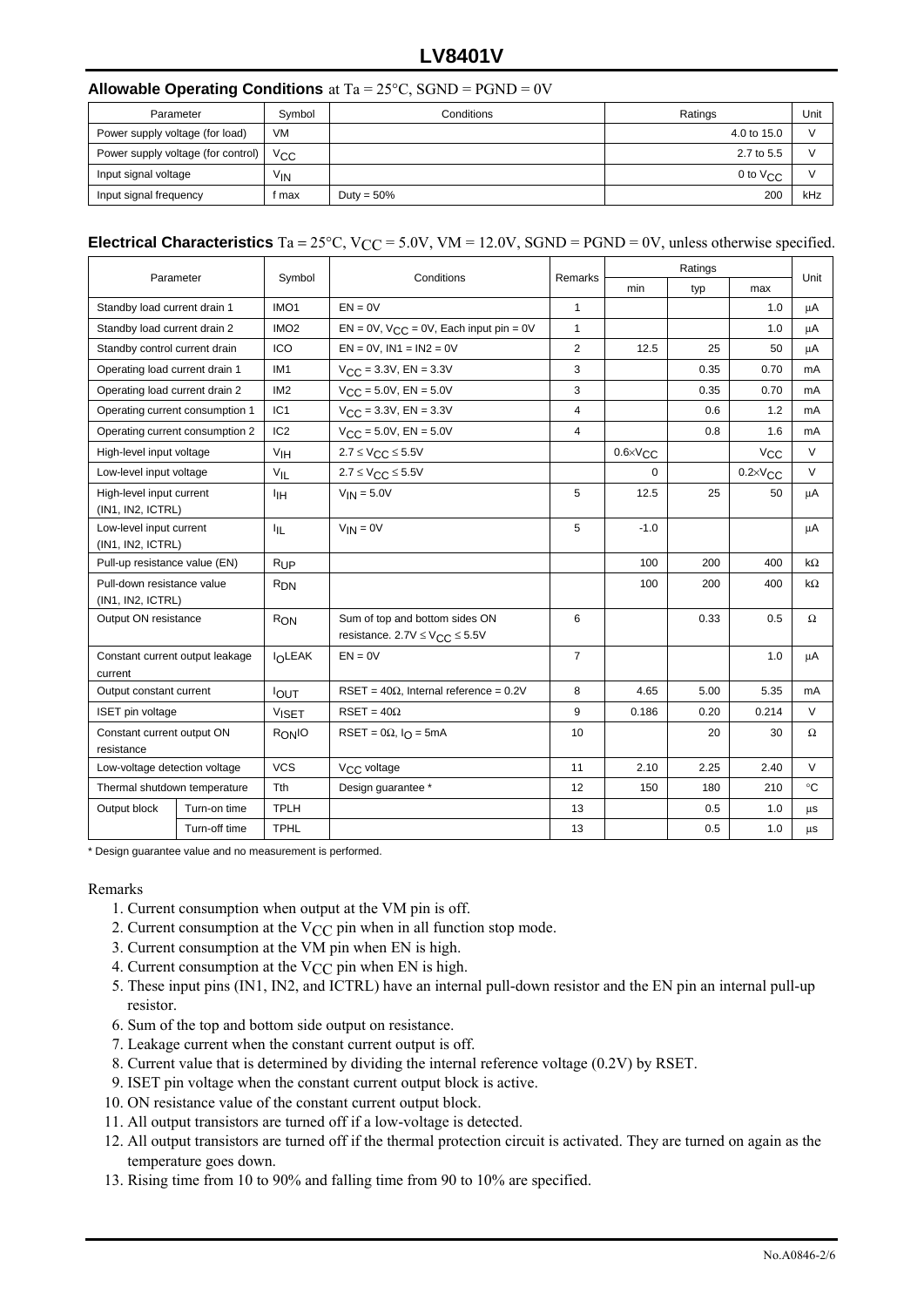# **Package Dimensions**

unit :  $mm$  (typ) 3178B





Ambient temperature, Ta  $-$  °C

## **Pin Assignment**

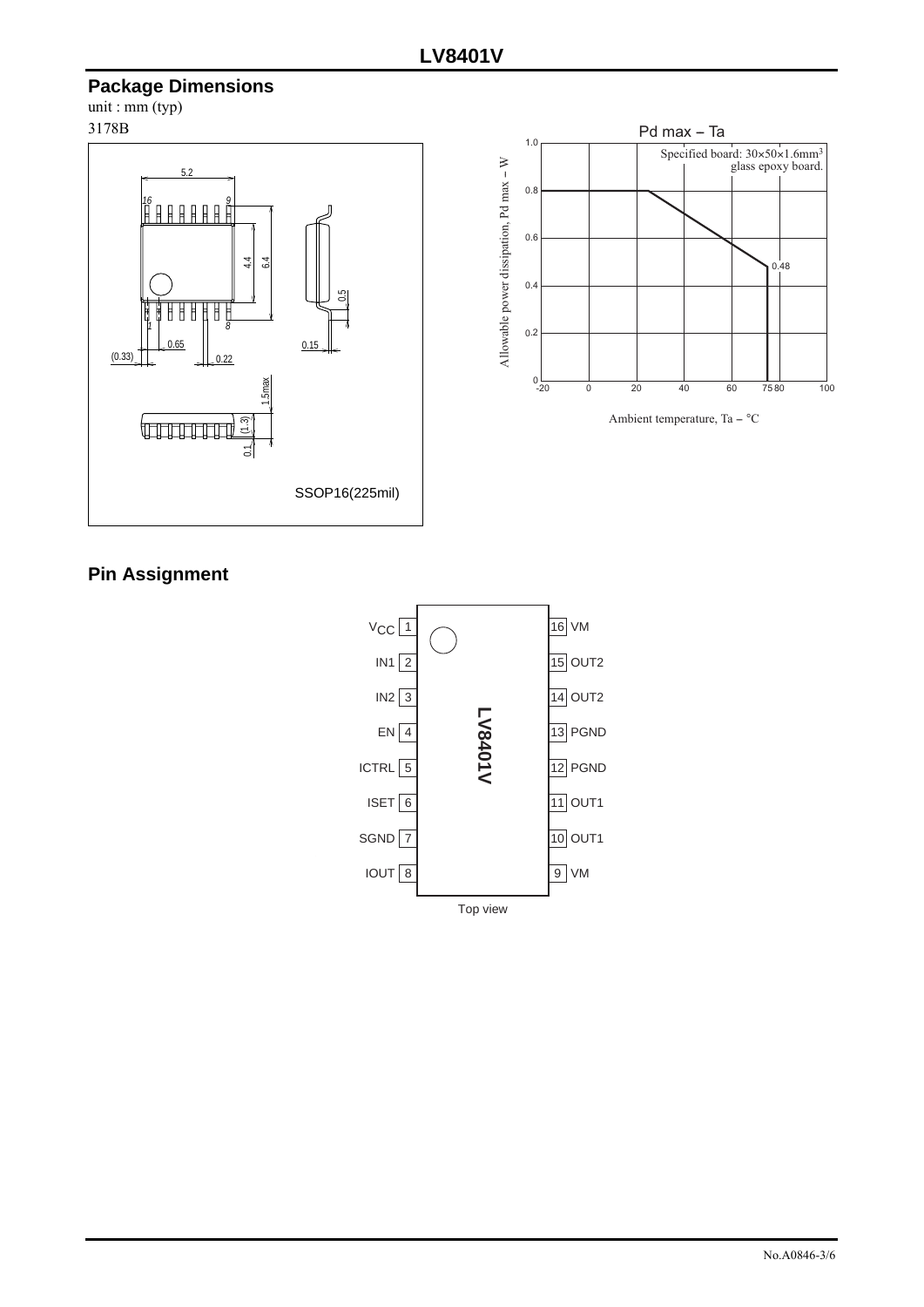# **Block Diagram**



## **Truth Table**

| EN | IN <sub>1</sub> | IN <sub>2</sub> | OUT <sub>1</sub> | OUT <sub>2</sub> | Mode              |
|----|-----------------|-----------------|------------------|------------------|-------------------|
|    | п               | ш               |                  |                  | <b>Brake</b>      |
| Н  | п               |                 |                  |                  | Forward           |
|    |                 | п               |                  | п                | Reverse           |
|    |                 |                 |                  |                  | Standby           |
|    |                 |                 |                  |                  | All function stop |

| FN | <b>ICTRL</b> | <b>IOUT</b> | Mode                 |  |
|----|--------------|-------------|----------------------|--|
|    |              | OΝ          | Constant current ON  |  |
|    |              |             | Constant current OFF |  |
|    |              |             | All function stop    |  |

- : denotes a don't care value. Z : High-impedance

• Current drain is zero in all function stop mode. (excluding the current that flows out of the EN pin)

\* All power transistors turn off and the motor stops driving when the IC is detected in low voltage or thermal protection mode.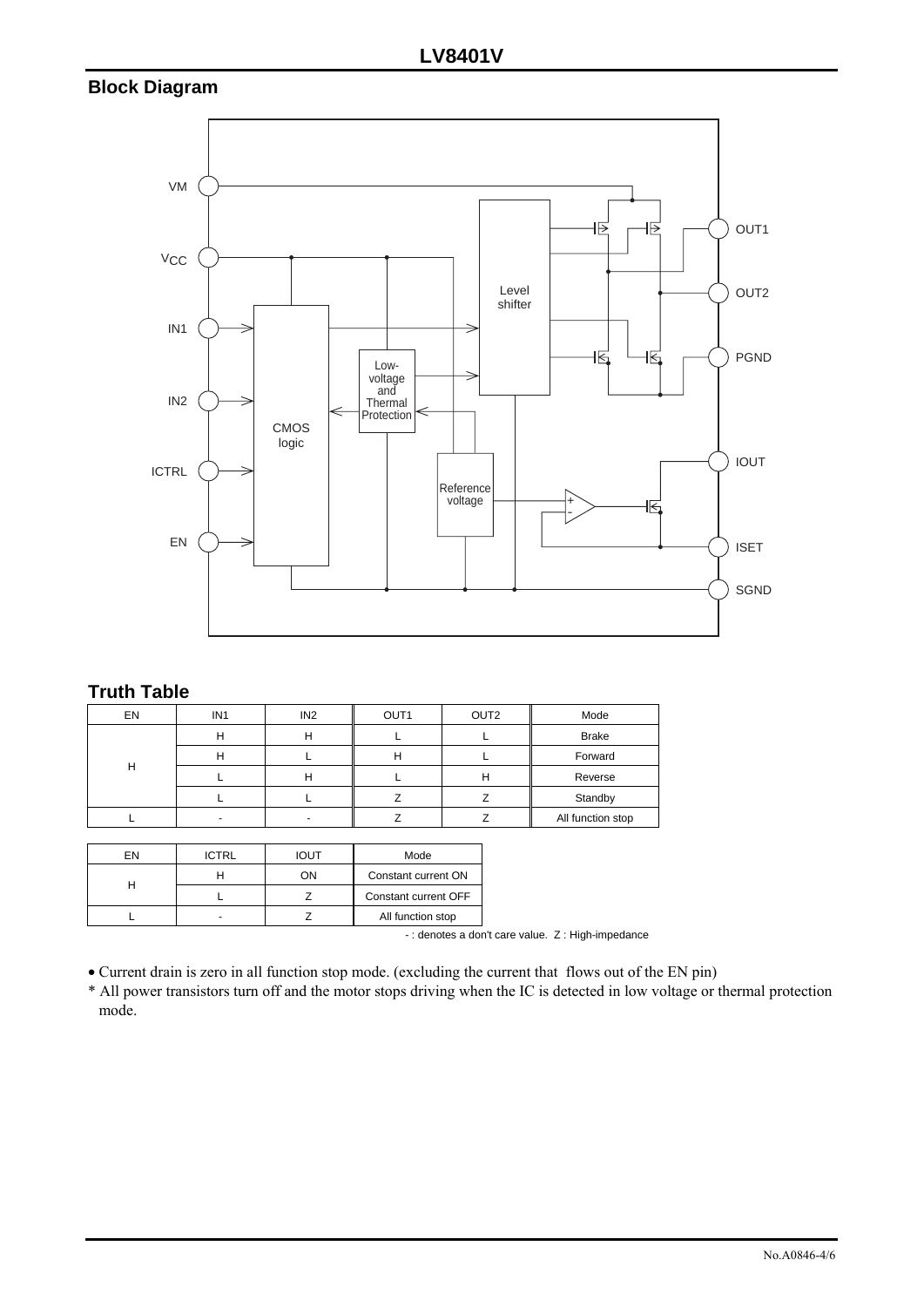|                         | <b>Pin Functions</b>         |                                                               |                                                                                             |
|-------------------------|------------------------------|---------------------------------------------------------------|---------------------------------------------------------------------------------------------|
| Pin No.                 | Pin name                     | Description                                                   | Equivalent circuit                                                                          |
| 9                       | VM                           | Motor block power supply.                                     |                                                                                             |
| 16                      |                              | (Both pins must be connected)                                 |                                                                                             |
| $\mathbf{1}$            | $V_{\rm CC}$                 | Logic block power supply.                                     |                                                                                             |
| $\overline{\mathbf{4}}$ | EN                           | Logic enable pin.<br>(Pull-up resistor incorporated)          | $V_{\underline{CC}}$<br>≹200kΩ<br>$10\mathrm{k}\Omega$<br>₩<br>क्र                          |
| $\sqrt{2}$<br>3<br>5    | IN1<br>IN2<br>ICTRL          | Driver output switching.<br>(Pull-down resistor incorporated) | $V_{\underline{CC}}$<br>$10\mathrm{k}\Omega$<br>₩<br>-200kΩ<br>गंग<br>गंग                   |
| $10$                    | OUT1                         | Driver output.                                                | VM                                                                                          |
| 11<br>14<br>15          | OUT2                         |                                                               | 뢰<br> →<br>OUT1<br>OUT2<br>均<br>티<br>¥.<br>$\sum_{i=1}^{n}$<br>$\frac{1}{\sqrt{2}}$<br>PGND |
| $\,6\,$<br>$\bf 8$      | <b>ISET</b><br><b>IOUT</b>   | Constant current output.                                      | IOUT<br>Reference<br>voltage<br>0.2V<br>+<br>⊾⊫<br><b>ISET</b>                              |
| $\overline{7}$          | SGND                         | Logic block ground.                                           |                                                                                             |
| $12\,$                  | $\ensuremath{\mathsf{PGND}}$ | Driver block ground.                                          |                                                                                             |
| 13                      |                              | (Both pins must be connected)                                 |                                                                                             |